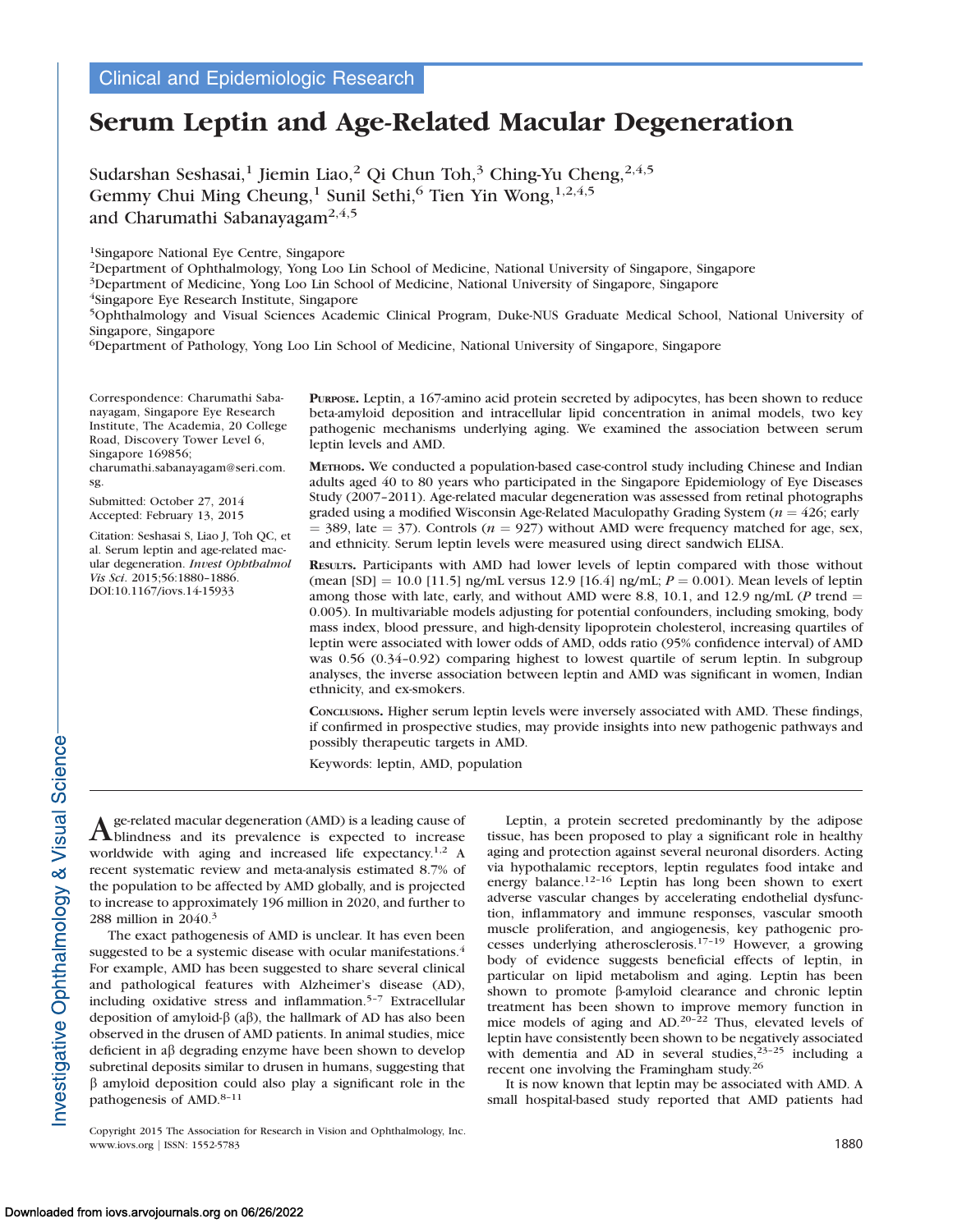lower levels of leptin than controls,<sup>27</sup> but this study is limited by a small sample size (32 cases versus 20 controls) and confounder bias. In our current study, we hypothesize that higher levels of leptin may be protective of AMD independent of potential confounders and conducted a population-based case-control study to test this hypothesis.

# **METHODS**

#### Study Population

We designed a case-control study nested within two independent population-based cross-sectional studies, the Singapore Indian Eye Study (SINDI, 2007–2009,  $n = 3400$ ) and the Singapore Chinese Eye Study (SCES, 2009–2011,  $n = 3353$ ). Details of the methodology and population characteristics of SINDI and SCES have been published before.<sup>28</sup> In brief, both studies recruited adults aged 40 to 80 years residing in the southwestern part of Singapore. Both followed similar protocol and were conducted in the same study clinic (Singapore Eye Research Institute). Tenets of the Declaration of Helsinki were followed and ethics approval for both SINDI and SCES were obtained from the Singapore Eye Research Institute Institutional Review Board. Written informed consent was obtained from all participants.

### Identification of Cases and Controls

Cases and controls were defined by the presence or absence of any AMD (early or late AMD) determined by grading from fundus photography. For each AMD case, within each 5-year age group, sex and ethnicity strata, approximately two controls were selected from the same study populations. As we had difficulty finding controls for Chinese cases within the age and sex strata, we chose more Indian controls. We identified 426 cases and 927 controls.

# Assessment and Definition of AMD

The AMD lesions were assessed from fundus photographs taken using a digital retinal camera (Canon CR-DGi with a 10 diopter SLR backing; Canon, Tokyo, Japan) after pupil dilation. The AMD grading results based on high-resolution digital images, in particular taken after pharmacologically dilating the pupils, have been shown to be comparable to those taken using standard film fundus camera.<sup>29</sup> In brief, two 45-degree retinal images corresponding to Early Treatment for Diabetic Retinopathy Study (ETDRS) standard field 1 (centered on the optic disc) and ETDRS standard field 2 (centered on the fovea) obtained from each eye were graded by the Blue Mountains team at the Centre for Vision Australia, University of Sydney, masked to the participant characteristics following a modification of the Wisconsin Age-Related Maculopathy Grading System (WARMGS). Modifications to the WARMGS protocol were necessary because of a lack of a stereo effect in numerous baseline photographs and different camera magnifications. This system of grading has been described in greater detail elsewhere $30,31$  and was chosen to allow comparison with the Blue Mountains Eye Study.32 The AMD lesions were graded for both eyes, and for each person, the overall severity stage of AMD was assigned based on the eye with the worse grading. For instance, if one eye had late AMD and the other had early AMD, the participant was assigned to have late AMD. Soft drusen were defined as having a diameter larger than 63  $\mu$ m. Early AMD was defined as either soft drusen alone, RPE abnormalities alone, or a combination of soft drusen with increased retinal pigment and/or depigmentation in the absence of late AMD changes following the definition used in

the Blue Mountains Eye Study.32–34 Late AMD was defined as having either neovascular AMD or geographic atrophy. Neovascular AMD lesions were defined as the presence of RPE detachment; neurosensory detachment; subretinal or sub-RPE hemorrhages; or intraretinal, subretinal, or sub-RPE scar tissue. Subretinal hemorrhages or hard exudates within the macular area also were considered signs of neovascular AMD if other retinal vascular diseases as the alternative causes were ruled out. Geographic atrophy was defined by presence of visible choroidal vessels and a discrete atrophic area with a sharp border with an area of  $175 \mu m$  in diameter or more. Any AMD was defined as having either early or late AMD. Based on the above grading system, there was no separate category for intermediate AMD.

# Measurement of Leptin

Leptin levels were measured from venous blood collected in the nonfasting state at baseline and stored at  $-80^{\circ}$ C. The collection and storage process was the same for cases and controls. Leptin levels were measured by using a commercially available human leptin ELISA kit based on the direct sandwich technique (Millipore, St. Charles, MO, USA) at the National University Hospital laboratory. The sensitivity of the assay was 0.135 ng/mL + 2 SD. Within-day precision was 2.6% to 6.2% for concentration range of  $2.34$  to  $28.00 \mu g/L$  and between-day precision was 1.3% to 8.6% for concentration range of 0.86 to  $14.08 \mu g/L$ .

### Assessment of Covariates

Information on participant demographics and personal and medical history were obtained using a standardized questionnaire administered by trained interviewers. Height, weight, and blood pressure (BP) measurements were performed as part of clinic examination. Body mass index (BMI) was calculated as weight in kilograms divided by the height in meters squared  $(kg/m<sup>2</sup>)$ . Obesity was defined as a BMI of 30 kg/m<sup>2</sup> or more. Cigarette smoking was categorized into current, former, and never smoker. Those who had consumed alcohol, irrespective of quantity, were classified as drinkers and those who had never consumed alcohol as nondrinkers. Hypertension was defined as systolic BP of 140 mm Hg or higher or diastolic BP of 90 mm Hg or higher, or self-reported previously diagnosed hypertension. Diabetes mellitus was defined as a random plasma glucose of 200 mg/dL (11.1 mM) or more, or selfreported physician-diagnosed diabetes or use of glucoselowering medication(s). Cardiovascular disease (CVD) was defined as self-reported myocardial infarction, angina, or stroke. Serum lipids, creatinine, and random glucose levels were measured from venous blood collected in the nonfasting state.

# Statistical Analysis

We compared the characteristics of the study participants by case-control status using the  $\chi^2$  test or ANOVA as appropriate for the variable. We analyzed leptin levels in quartiles and also as a continuous variable (per SD increase). We examined the association between leptin levels and any AMD adjusting for potential confounders in two logistic regression models. In the first model, we adjusted for age, and sex. In the second multivariable model, we additionally adjusted for history of CVD and traditional CVD risk factors, including ethnicity, BMI, BP, current smoking, ever drinker, total cholesterol, and highdensity lipoprotein (HDL) cholesterol that have been shown to be associated with both AMD and leptin in previous literature.19,35,36 Trends across the quartiles of leptin levels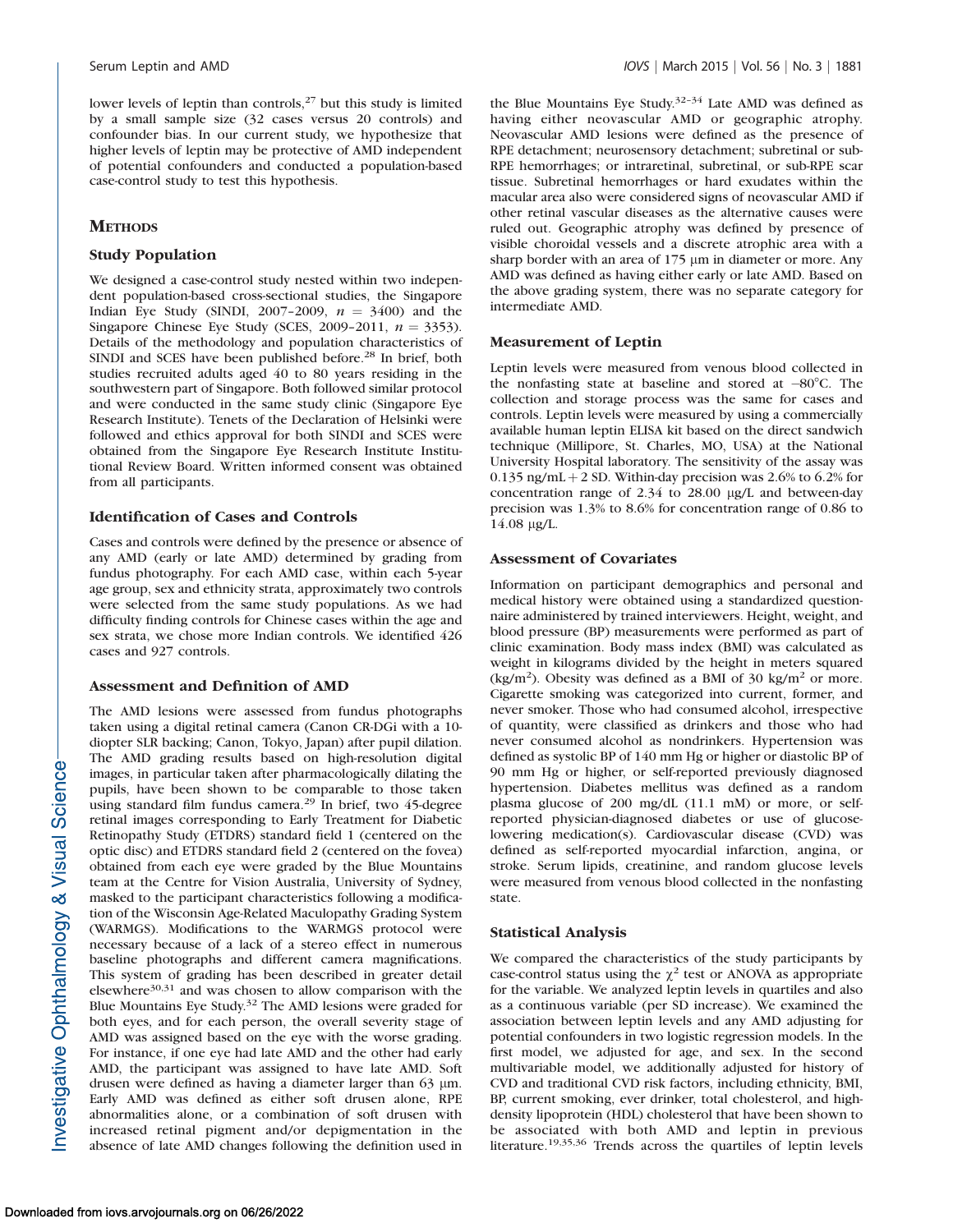TABLE 1. Characteristics Comparing AMD Cases and Controls

| <b>Characteristics</b> |             | Cases, $n = 426$ Controls, $n = 927$ | $\boldsymbol{P}^*$ |
|------------------------|-------------|--------------------------------------|--------------------|
| Age, y                 | 65.8(10.0)  | 67.4 (8.9)                           | 0.004              |
| Male, %                | 249 (58.5)  | 539 (58.1)                           | 0.9                |
| Chinese, %             | 234 (54.9)  | 447 (48.2)                           | 0.02               |
| Diabetes, %            | 132 (31.0)  | 320 (34.5)                           | 0.2                |
| Hypertension, %        | 318 (74.7)  | 721 (77.8)                           | 0.2                |
| Current smoker, %      | 46(10.8)    | 126(13.6)                            | 0.2                |
| Ever drinker, %        | 51 (12.0)   | 82 (8.9)                             | 0.07               |
| History of CVD, %      | 64 (15.0)   | 184 (19.9)                           | 0.03               |
| Blood glucose, mM      | 7.16(3.30)  | 7.16 (3.42)                          | 0.9                |
| Systolic BP, mm Hg     | 141.7(20.2) | 141.5(20.3)                          | 0.9                |
| Diastolic BP, mm Hg    | 77.4 (9.7)  | 75.8 (9.4)                           | 0.005              |
| BMI, $\text{kg/m}^2$   | 24.8(4.4)   | 24.9(4.6)                            | 0.8                |
| Total cholesterol, mM  | 5.10 (1.09) | 5.09(1.14)                           | 0.9                |
| HDL cholesterol, mM    | 1.21(0.39)  | 1.17(0.38)                           | 0.08               |
| Leptin levels, ng/mL   | 10.0(11.5)  | 12.9(16.4)                           | < 0.0001           |

Data presented are numbers and percentages or means and SDs as appropriate for the variable.

 $*$   $\overline{P}$  value represents difference in characteristics by case-control status based on  $\chi^2$  or ANOVA as appropriate.

were examined by using the quartiles as an ordinal variable. To examine the consistency of the association between leptin levels and any AMD, we performed subgroup analysis stratified by potential confounders, including sex, ethnicity, current smoking, and obesity. We examined statistical interaction by stratifying variables by including cross-product interaction terms in the corresponding regression models.

As leptin levels were significantly higher in women compared with men (mean  $[SD] = 19.7$   $[18.8]$  vs. 6.4  $[8.1]$ ng/mL;  $P < 0.0001$ ) consistent with previous literature,  $37,38$  in a separate analysis, we examined the association of leptin levels with any AMD using sex-specific quartiles of leptin. We then estimated the mean leptin levels by severity categories of AMD using analysis of covariance adjusted for potential confounders. In a supplementary analysis, we tested the association of leptin levels with early AMD, soft drusen, and pigmentary lesion in separate models. All statistical analyses were performed using Stata version 12.1 (Stata Corp., College Station, TX, USA).

#### **RESULTS**

Among the 426 participants with AMD, 91.3% ( $n = 389$ ) had early AMD and 8.7% ( $n = 37$ ) had late AMD; among those with late AMD, 92%  $(n = 34)$  had neovascular AMD. Table 1 shows the characteristics of the study participants. Participants with AMD were more likely to be younger and of Chinese ethnicity, had higher prevalence of self-reported CVD, and had higher levels of diastolic BP than controls. There was no statistically significant difference observed between cases and controls, in

TABLE 2. Association of Any AMD With Leptin Levels

terms of the sex, diabetes and hypertension status, smoking or ever drinker, blood glucose level, systolic BP, BMI, total cholesterol, and HDL cholesterol. Importantly, mean serum leptin levels were significantly lower in those with AMD compared with controls (10.0 vs. 12.9 ng/mL,  $P < 0.001$ ).

The association between leptin levels and any AMD is shown in Table 2. Compared with those in quartile 1, those in quartile 4 (highest quartile) of leptin level had significantly lower odds of any AMD in both age, sex-adjusted, and the multivariable models adjusted for potential confounders. This inverse association also was observed when leptin was analyzed as a continuous variable. In subgroup analyses stratified by potential confounders (Table 3), the inverse association between leptin and any AMD was significant in women, people of Indian ethnicity, noncurrent smokers, and those with and without obesity. However, no significant interactions were observed in the association between leptin and AMD by sex, ethnicity, smoking status, or BMI level (all P interaction  $> 0.05$ ). In Table 4, when we repeated the analysis in Table 2 using sex-specific quartiles of leptin levels, similar to the findings in Table 2, the odds of AMD were significantly lower in quartile 4 compared with quartile 1, with a significant trend across the quartiles in both men and women ( $P$  trend  $=$ 0.02 in men and  $\overline{P}$  trend = 0.008 in women).

The Figure shows the adjusted mean leptin levels in the whole population by severity of AMD. Compared with those without AMD, mean levels of leptin decreased significantly in a stepladder fashion in early AMD followed by late AMD (P trend  $= 0.03$ ).

In sensitivity analyses, when we repeated the analyses in Table 2, using early AMD, soft drusen  $(n = 405)$ , and pigmentary lesion ( $n = 351$ ) as outcomes, a similar inverse association was observed between leptin and these outcomes. The multivariable odds ratio (OR) (95% confidence interval [CI]) per SD increase in leptin were 0.69 (0.56–0.86), 0.71 (0.57–0.87), and 0.72 (0.57–0.90) for early AMD, soft drusen, and pigmentary lesion, respectively (data not shown).

#### **DISCUSSION**

We report that higher leptin levels were associated with a lower likelihood of AMD in this population-based case-control study. This association was independent of traditional risk factors of AMD, including smoking, BMI, BP, and CVD, and was consistently present when leptin was analyzed either as a categorical or as a continuous variable. In addition, the inverse association between leptin and AMD was consistently present among those with and without obesity. This association persisted for specific features of AMD, including drusen and pigmentary lesions. To our knowledge, this is the first large population-based study examining the association of serum leptin levels with the presence and severity of AMD.

Few previous studies have examined the association between leptin and AMD. In a hospital-based case-control study involving 52 patients, Evereklioglu et al.<sup>27</sup> observed AMD

| Leptin Levels         | Cases, $n = 426$ | Controls, $n = 927$ | Age, Sex-Adjusted OR (95% CI) | Multivariable Adjusted OR (95% CI)* |
|-----------------------|------------------|---------------------|-------------------------------|-------------------------------------|
| Quartile 1, 0.8-3.1   | 122.             | 227                 | 1.00 (reference)              | 1.00 (reference)                    |
| Ouartile 2, 3.1-6.7   | 114              | 219                 | $0.93(0.68-1.28)$             | $0.91(0.66 - 1.28)$                 |
| Quartile 3, 6.7-14.5  | 98               | 236                 | $0.71(0.51-1.00)$             | $0.81(0.48-1.04)$                   |
| Quartile 4, 14.5-100  | 92               | 245                 | $0.60(0.41 - 0.87)$           | $0.56(0.34-0.92)$                   |
| P for trend           |                  |                     | 0.004                         | 0.02                                |
| Per SD increase, 15.1 |                  |                     | $0.74(0.63 - 0.87)$           | $0.68(0.55-0.84)$                   |

\* Adjusted for age, sex, ethnicity, BMI, systolic BP, diabetes, current smoking, ever drinker, total cholesterol, HDL cholesterol, and history of CVD.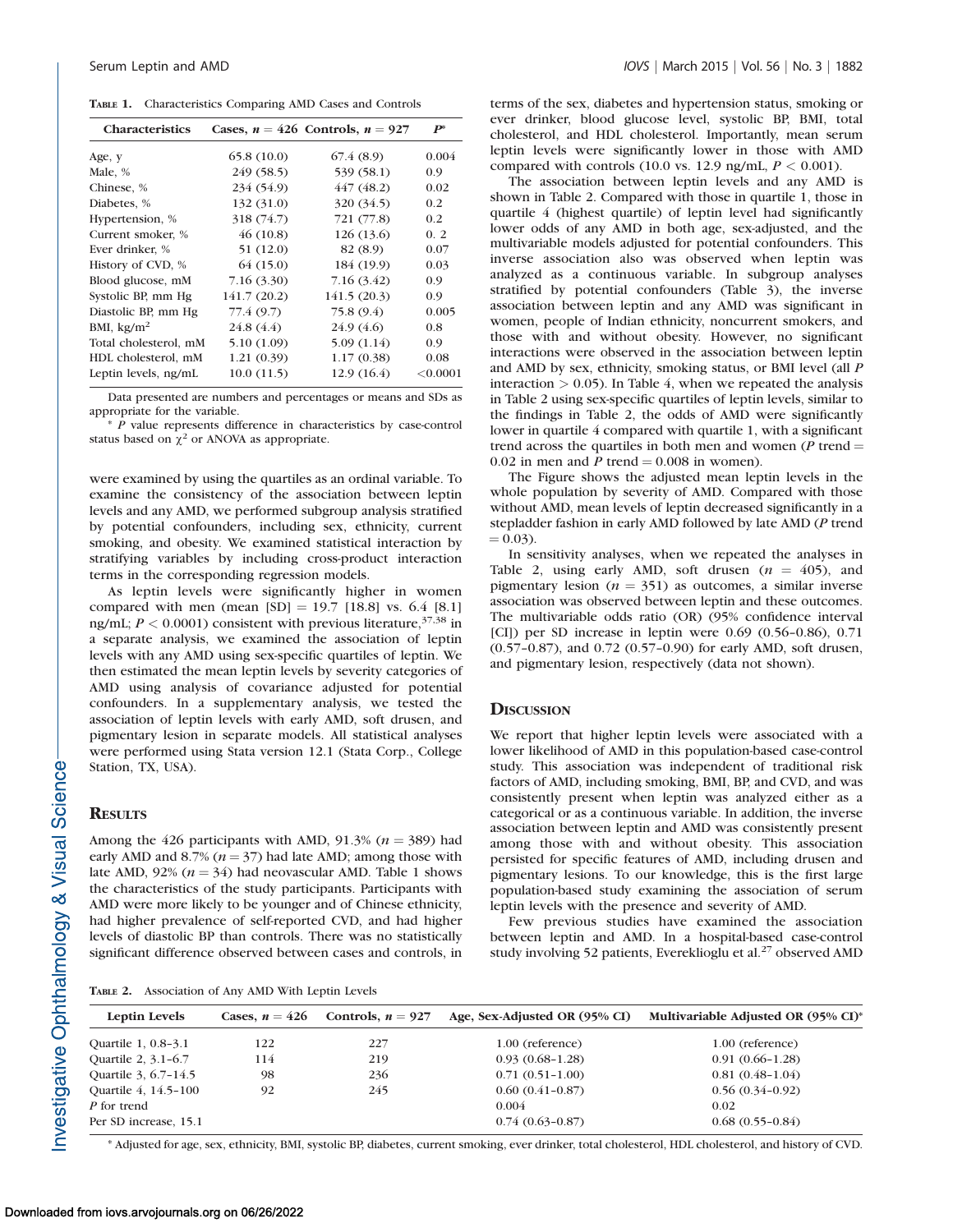|  |  |  | TABLE 3. Association of Any AMD With Leptin Levels (per SD Increase) Within Subgroups |
|--|--|--|---------------------------------------------------------------------------------------|
|--|--|--|---------------------------------------------------------------------------------------|

|                           | Cases, $n = 426$ | Controls, $n = 927$ | Multivariable Adjusted OR (95% CI)* | P Interaction <sup>+</sup> |
|---------------------------|------------------|---------------------|-------------------------------------|----------------------------|
| Men                       | 249              | 539                 | $0.72(0.47-1.10)$                   | 0.8                        |
| Women                     | 177              | 388                 | $0.69(0.54-0.89)$                   |                            |
| Chinese                   | 234              | 447                 | $0.62(0.38-1.03)$                   | 0.6                        |
| Indians                   | 192              | 480                 | $0.68(0.53-0.86)$                   |                            |
| Current smoker: no        | 380              | 801                 | $0.67(0.54 - 0.83)$                 | 0.5                        |
| Current smoker: yes       | 46               | 126                 | $0.81(0.42 - 1.57)$                 |                            |
| $BMI < 30 \text{ kg/m}^2$ | 375              | 830                 | $0.75(0.56-0.99)$                   | 0.9                        |
| BMI $>30 \text{ kg/m}^2$  | 51               | 97                  | $0.51(0.34-0.75)$                   |                            |

\* Adjusted for age, sex, ethnicity, BMI, systolic BP, diabetes, current smoking, ever drinker, total cholesterol, HDL cholesterol, and history of CVD. † P value associated with the cross-product interaction term between the corresponding stratification variable and leptin in the multivariable model.

patients to have lower levels of leptin than controls. This study was, however, limited by the small sample size and did not account for potential confounders, including BMI and smoking status.

Our findings show that persons with AMD have lower leptin levels, while controlling for multiple potential confounding variables. Importantly, our study is consistent with a growing body of literature that shows a protective association of leptin with AD, cognitive decline, and other neurological disease, such as Parkinson's disease, epilepsy, and ischemic stroke.<sup>26,39-41</sup> In contrast to the above-mentioned neurological diseases, serum leptin has been negatively implicated with multiple sclerosis  $(MS)$ .<sup>42,43</sup> In one study, the serum leptin levels were significantly higher in MS patients compared with healthy controls, and those with progressive forms of MS were noted to have elevated serum leptin levels compared with those with less severe disease activity. These differences were attributed to the proinflammatory nature of leptin in MS progression. Similarly, serum and cerebrospinal fluid (CSF) leptin levels were shown to be significantly increased in the acute phases of MS, being positively correlated with the increased CSF production of IFN- $\gamma$ .<sup>44</sup> Leptin's genetic transcript also was found to be elevated in the gene-expression profile of human Th-1 lymphocytes, human Th-1 clones, and active MS lesions in humans. This suggests leptin influences Th-1 responses, which regulate T-cell–mediated autoimmune diseases, such as MS. Leptin also has been shown to dampen regulator  $CD4$ + $CD25$ + regulatory T cells, thereby promoting autoimmunity.

Age-related macular degeneration has several clinical and pathological characteristics similar to AD. Environmental risk factors, such as smoking, hypertension, hyperlipidemia, and obesity, are shared by both AD and AMD. Both feature plaque formation, inflammation, oxidative stress, and damaged proteasomal and lysosomal function that evoke formation of intraand extracellular deposits.5–7 In addition, genetic studies also suggest that both AD and AMD may share common genetic loci in a region of chromosome 7 and associate AMD with AD- associated genes involved in clathrin-mediated endocytosis signaling and atherosclerosis signaling.<sup>45</sup> Thus, our study raises the possibility that leptin may exert a protective effect for AMD, similar to its now more established protective effects against dementia and AD. In addition, it recently has been suggested that leptin could potentially be used as a neuroprotective agent in glaucoma, a neurodegenerative disease characterized by gradual loss of retinal ganglion cells (RGCs), by its ability to prevent RGC death, through reduction of apoptosis, oxidative stress, and excitotoxic damage through numerous molecular pathways.46

Several plausible mechanisms have been proposed to explain the inverse association between leptin and AMD. First, leptin has been shown to promote extracellular amyloid clearance $47-49$  and  $\beta$ -amyloid deposits characteristic of senile plaques in AD also have been found in drusen deposits.<sup>9,50,51</sup> Second, leptin plays an important role in lipid regulation. As cholesterol accumulation has been shown to contribute to drusen deposits,<sup>52,53</sup> it is likely that increased leptin levels lead to decreased triglyceride and fatty acid synthesis, thereby reducing the amount of intracellular lipid accumulation found within drusen and lesions associated with AMD. Leptin has been shown to specifically inhibit production and enzymatic activity of hepatic stearoyl-CoA desaturase-1, which stimulates the formation of monounsaturated fatty acids.<sup>54</sup> Moreover, the upregulation of leptin genes has been shown to downregulate lipogenic enzyme gene expression, thereby reducing fatty acid synthesis.<sup>55</sup> Third, oxidative stress is an important mechanism implicated in the pathogenesis of AMD.<sup>56</sup> Leptin has been shown to downregulate increased expression of genes related to oxidative stress and inflammation $\overline{57}$  and leptin administration has been shown to reduce oxidative stress in cerebral ischemia in animal studies.<sup>58</sup>

In the current study, we found leptin levels to be significantly higher in women compared with men, a finding consistent with previous literature that also report a two to three times higher concentration of leptin in females compared with males.37,38 Sex-specific difference in leptin

TABLE 4. Association of Leptin Levels With Any AMD in Men and Women by Sex-Specific Quartiles of Leptin Levels

| Men, $n = 788$          |                                     | Women, $n = 565$        |                                     |  |
|-------------------------|-------------------------------------|-------------------------|-------------------------------------|--|
| <b>Leptin Quartiles</b> | Multivariable Adjusted OR (95% CI)* | <b>Leptin Quartiles</b> | Multivariable Adjusted OR (95% CI)* |  |
| Quartile 1, 0.8-2.2     | 1.00 (reference)                    | Quartile 1 (0.8–7.1)    | 1.00 (reference)                    |  |
| Quartile 2, 2.2-4.2     | $0.55(0.35-0.86)$                   | Quartile 2 (7.1-13.8)   | $0.58(0.34-0.99)$                   |  |
| Quartile 3, 4.2-7.6     | $0.49(0.30-0.79)$                   | Quartile 3 (13.8-24.7)  | $0.69(0.38-1.24)$                   |  |
| Quartile 4, 7.6-100     | $0.52(0.29-0.90)$                   | Quartile 4 (24.7-100)   | $0.31(0.14-0.65)$                   |  |
| P for trend             | 0.02                                |                         | 0.008                               |  |

\* Adjusted for age, ethnicity, BMI, systolic BP, diabetes, current smoking, ever drinker, total cholesterol, HDL cholesterol, and history of CVD.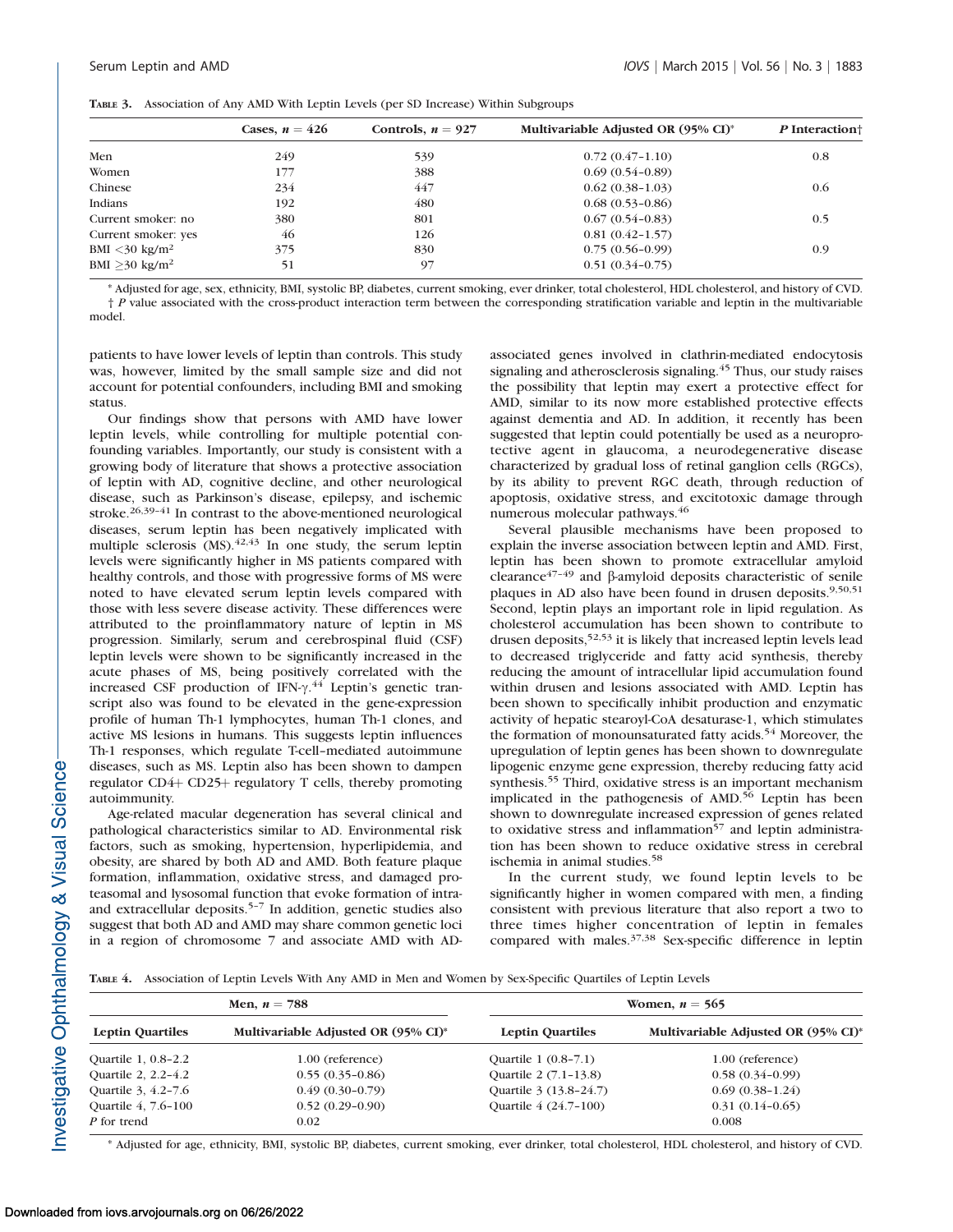

FIGURE. Adjusted\* mean leptin levels by severity of AMD. \*Adjusted for age, sex, ethnicity, diabetes, BMI, systolic BP, current smoking, ever drinker, total cholesterol, HDL cholesterol, and history of CVD. Error bars represent SD. P value represents difference in adjusted mean levels of leptin by severity of AMD.

levels could be explained by differences in body fat composition and due to the effect of sex hormones. As the expression of leptin is influenced by adipose tissue, in particular by the subcutaneous adipose tissue, owing to the relatively higher amount of subcutaneous fat in women than in men, women tend to have higher circulating levels of leptin compared with men.37,38,59 This sex-specific difference in leptin levels associated with adiposity also has been observed in children as young as 5 years, a period of child development without any sex-related hormonal changes. In adults, complex interactions between body fat distribution and reproductive hormones, including testosterone, estrogen, and serum leptin,<sup>60-62</sup> have been postulated to contribute to the sexual dimorphism in leptin levels.

Although past studies show women to have higher incidence of AMD compared with men,<sup>63</sup> more recent studies show the rates of AMD between the two groups are similar and any differences are not statistically significant.64,65 A current review article also concluded there is no significant association between female sex and late AMD and found inconclusive evidence to support that women have a higher OR compared with men.<sup>2</sup> Consistent with the recent studies,  $64,65$  in the current study, there was no difference in the percentage of male patients in the AMD and control groups ( $P = 0.9$ ). Our finding of higher leptin levels being inversely proportional to the prevalence of AMD within the same sex group is compatible with current demographic associations.

The strengths of our study include its relatively large sample size, standardized protocols, and information on potential confounders. Our study has some limitations. First, because of the cross-sectional study design, the temporality of the association could not be ascertained. Second, we did not measure vitreous leptin levels to see if they correlated with serum levels and if the association remains unchanged. Third, we defined late AMD based on fundus photographs alone. Fourth, although we had adjusted for several confounders, we cannot exclude the possibility of residual confounding from imprecise measures of smoking and alcohol consumption.

In conclusion, we found persons with AMD had lower serum leptin levels, independent of traditional risk factors. If confirmed by future prospective studies and intervention trials, our findings may have implications for assessing leptin levels in risk-stratification for AMD and leptin supplementation to reduce the burden of AMD.

#### Acknowledgments

Supported by the Singapore Ministry of Health's National Medical Research Council (NMRC) under its Talent Development Scheme NMRC/TA/0008/2012 (CS), NMRC/STaR/0003/2008, and Biomedical Research Council (BMRC), Singapore 08/1/35/19/550.

Disclosure: S. Seshasai, None; J. Liao, None; Q.C. Toh, None; C.- Y. Cheng, None; G.C.M. Cheung, None; S. Sethi, None; T.Y. Wong, None; C. Sabanayagam, None

A portion of this manuscript was presented as an abstract at the annual meeting of the Association for Research in Vision and Ophthalmology, Orlando, Florida, United States, May 2014.

#### References

- 1. Lim LS, Mitchell P, Seddon JM, Holz FG, Wong TY. Age-related macular degeneration. Lancet. 2012;379:1728–1738.
- 2. Chakravarthy U, Evans J, Rosenfeld PJ. Age related macular degeneration. BMJ. 2010;340:c981.
- 3. Wong WL, Su X, Li X, et al. Global prevalence of age-related macular degeneration and disease burden projection for 2020 and 2040: a systematic review and meta-analysis. Lancet Glob Health. 2014;2:e106–e116.
- 4. Cheung CM, Wong TY. Is age-related macular degeneration a manifestation of systemic disease? New prospects for early intervention and treatment. J Intern Med. 2014;276:140–153.
- 5. Ohno-Matsui K. Parallel findings in age-related macular degeneration and Alzheimer's disease. Prog Retin Eye Res. 2011;30:217–238.
- 6. Sivak JM. The aging eye: common degenerative mechanisms between the Alzheimer's brain and retinal disease. Invest Ophthalmol Vis Sci. 2013;54:871–880.
- 7. Kaarniranta K, Salminen A, Haapasalo A, Soininen H, Hiltunen M. Age-related macular degeneration (AMD): Alzheimer's disease in the eye? *J Alzheimers Dis*. 2011;24:615-631.
- 8. Johnson LV, Leitner WP, Rivest AJ, Staples MK, Radeke MJ, Anderson DH. The Alzheimer's Aß-peptide is deposited at sites of complement activation in pathologic deposits associated with aging and age-related macular degeneration. Proc Natl Acad Sci U S A. 2002;99:11830–11835.
- 9. Anderson DH, Talaga KC, Rivest AJ, Barron E, Hageman GS, Johnson LV. Characterization of beta amyloid assemblies in drusen: the deposits associated with aging and age-related macular degeneration. Exp Eye Res. 2004;78:243–256.
- 10. Dentchev T, Milam AH, Lee VM, Trojanowski JQ, Dunaief JL. Amyloid-beta is found in drusen from some age-related macular degeneration retinas, but not in drusen from normal retinas. Mol Vis. 2003;9:184–190.
- 11. Kam JH, Lenassi E, Jeffery G. Viewing ageing eyes: diverse sites of amyloid beta accumulation in the ageing mouse retina and the up-regulation of macrophages. PLoS One. 2010;5:e13127.
- 12. Friedman JM, Halaas JL. Leptin and the regulation of body weight in mammals. Nature. 1998;395:763–770.
- 13. Morton GJ. Hypothalamic leptin regulation of energy homeostasis and glucose metabolism. J Physiol. 2007;583:437–443.
- 14. Meister B. Control of food intake via leptin receptors in the hypothalamus. Vitam Horm. 2000;59:265–304.
- 15. Jequier E. Leptin signaling, adiposity, and energy balance. Ann N Y Acad Sci. 2002;967:379–388.
- 16. Coppari R, Bjorbaek C. Leptin revisited: its mechanism of action and potential for treating diabetes. Nature Rev Drug Discov. 2012;11:692–708.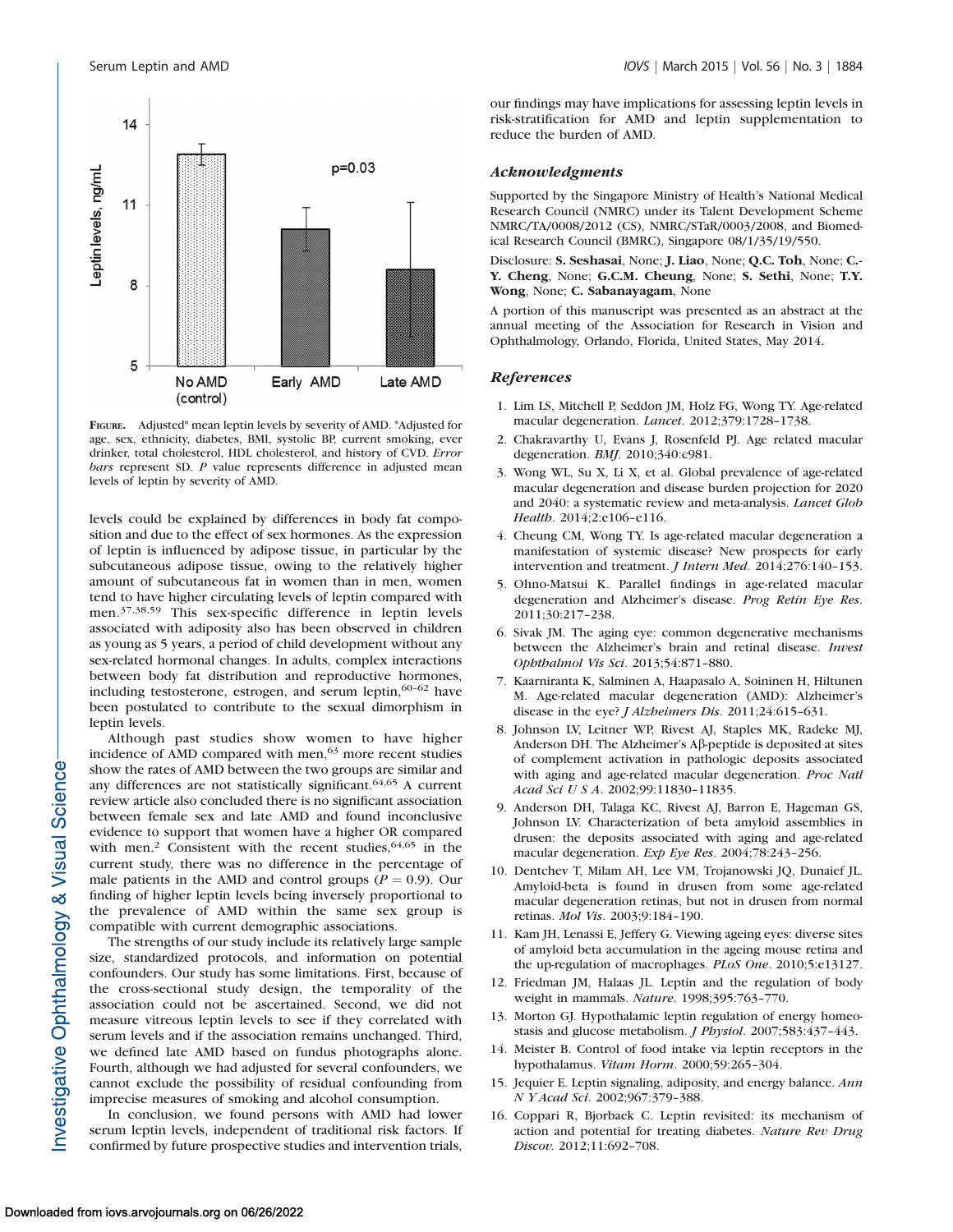- 17. Sweeney G. Cardiovascular effects of leptin. Nat Rev Cardiol. 2010;7:22–29.
- 18. Fernández-Riejos P, Najib S, Santos-Alvarez J, et al. Role of leptin in the activation of immune cells. Mediators Inflamm. 2010;2010:568343.
- 19. Koh KK, Park SM, Quon MJ. Leptin and cardiovascular disease response to therapeutic interventions. Circulation. 2008;117: 3238–3249.
- 20. Fewlass DC, Noboa K, Pi-Sunyer FX, Johnston JM, Yan SD, Tezapsidis N. Obesity-related leptin regulates Alzheimer's Abeta. FASEB J. 2004;18:1870–1878.
- 21. Irving AJ, Harvey J. Leptin regulation of hippocampal synaptic function in health and disease. Philos Trans R Soc Lond B Biol Sci. 2014;369:20130155.
- 22. Lee EB. Obesity, leptin, and Alzheimer's disease. Ann N Y Acad Sci. 2011;1243:15–29.
- 23. Rajagopalan P, Toga AW, Jack CR, Weiner MW, Thompson PM. Fat-mass-related hormone, plasma leptin, predicts brain volumes in the elderly. Neuroreport. 2013;24:58–62.
- 24. Power DA, Noel J, Collins R, O'Neill D. Circulating leptin levels and weight loss in Alzheimer's disease patients. Dement Geriatr Cogn Disord. 2001;12:167–170.
- 25. Holden KF, Lindquist K, Tylavsky FA, Rosano C, Harris TB, Yaffe K. Serum leptin level and cognition in the elderly: Findings from the Health ABC Study. Neurobiol Aging. 2009; 30:1483–1489.
- 26. Lieb W, Beiser AS, Vasan RS, et al. Association of plasma leptin levels with incident Alzheimer disease and MRI measures of brain aging. JAMA. 2009;302:2565–2572.
- 27. Evereklioglu C, Doganay S, Er H, Cekmen M, Ozerol E, Otlu B. Serum leptin concentrations are decreased and correlated with disease severity in age-related macular degeneration: a preliminary study. Eye (Lond). 2003;17:350–355.
- 28. Lavanya R, Jeganathan VS, Zheng Y, et al. Methodology of the Singapore Indian Chinese Cohort (SICC) eye study: quantifying ethnic variations in the epidemiology of eye diseases in Asians. Ophthalmic Epidemiol. 2009;16:325–336.
- 29. Klein R, Meuer SM, Moss SE, Klein BE, Neider MW, Reinke J. Detection of age-related macular degeneration using a nonmydriatic digital camera and a standard film fundus camera. Arch Ophthalmol. 2004;122:1642–1646.
- 30. Kawasaki R, Wang JJ, Aung T, et al. Prevalence of age-related macular degeneration in a Malay population: the Singapore Malay Eye Study. Ophthalmology. 2008;115:1735–1741.
- 31. Foong AW, Saw SM, Loo JL, et al. Rationale and methodology for a population-based study of eye diseases in Malay people: The Singapore Malay eye study (SiMES). Ophthalmic Epidemiol. 2007;14:25–35.
- 32. Mitchell P, Smith W, Attebo K, Wang JJ. Prevalence of agerelated maculopathy in Australia. The Blue Mountains Eye Study. Ophthalmology. 1995;102:1450–1460.
- 33. Cheung CM, Li X, Cheng CY, et al. Prevalence, racial variations, and risk factors of age-related macular degeneration in Singaporean Chinese, Indians, and Malays. Ophthalmology. 2014;121:1598–1603.
- 34. Gemmy Cheung CM, Li X, Cheng CY, et al. Prevalence and risk factors for age-related macular degeneration in Indians: a comparative study in Singapore and India. Am J Ophthalmol. 2013;155:764–773, 773.e1–e3.
- 35. Group A-REDSR. Risk factors associated with age-related macular degeneration: a case-control study in the age-related eye disease study: Age-Related Eye Disease Study Report Number 3. Ophthalmology. 2000;107:2224.
- 36. Wallace AM, McMahon AD, Packard CJ, et al. Plasma leptin and the risk of cardiovascular disease in the west of Scotland coronary prevention study (WOSCOPS). Circulation. 2001; 104:3052–3056.
- 37. Tome MA, Lage M, Camina JP, Garcia-Mayor RV, Dieguez C, Casanueva FF. Sex-based differences in serum leptin concentrations from umbilical cord blood at delivery. Eur J Endocrinol. 1997;137:655–658.
- 38. Chen M, Gu W, Tang J, et al. Serum leptin levels and adiposity in adult Chinese: a preliminary observation. Chin Med J (Engl). 1999;112:801–804.
- 39. Diano S, Horvath TL. Anticonvulsant effects of leptin in epilepsy. J Clin Invest. 2008;118:26–28.
- 40. Folch J, Pedrós I, Patraca I, et al. Neuroprotective and antiageing role of leptin. J Mol Endocrinol. 2012;49:R149–R156.
- 41. Zhang F, Chen J. Leptin protects hippocampal CA1 neurons against ischemic injury. J Neurochem. 2008;107:578–587.
- 42. Zarkesh-Esfahani SH, Bahrami E, Maghzi AH, Etemadifar M, Kardi M. Leptin serum levels in different subtypes of multiple sclerosis: does leptin play a role in progress of multiple sclerosis? J Immunol. 2011;186:44–49.
- 43. Cojocaru M, Cojocaru IM, Siloși I, Rogoz S. Role of leptin in autoimmune diseases. Maedica. 2013;8:68–74.
- 44. Matarese G, Carrieri PB, La Cava A, et al. Leptin increase in multiple sclerosis associates with reduced number of  $CD4+$ CD25+ regulatory T cells. Proc Natl Acad Sci U S A. 2005;102: 5150–5155.
- 45. Logue MW, Schu M, Vardarajan BN, et al. A search for agerelated macular degeneration risk variants in Alzheimer disease genes and pathways. Neurobiol Aging. 2014;35: 1510.e7–1510.e18.
- 46. Gupta A. Leptin as a neuroprotective agent in glaucoma. Med Hypotheses. 2013;81:797–802.
- 47. Marwarha G, Prasanthi JRP, Schommer J, Dasari B, Ghribi O. Molecular interplay between leptin, insulin-like growth factor-1, and b-amyloid in organotypic slices from rabbit hippocampus. Mol Neurodegener. 2011;6:41.
- 48. Paz-Filho G, Wong ML, Licinio J. The procognitive effects of leptin in the brain and their clinical implications. Int J Clin Pract. 2010;64:1808–1812.
- 49. Greco SJ, Sarkar S, Johnston JM, Tezapsidis N. Leptin regulates tau phosphorylation and amyloid through AMPK in neuronal cells. Biochem Biophys Res Commun. 2009;380:98–104.
- 50. Luibl V, Isas JM, Kayed R, Glabe CG, Langen R, Chen J. Drusen deposits associated with aging and age-related macular degeneration contain nonfibrillar amyloid oligomers. *J Clin* Invest. 2006;116:378–385.
- 51. Isas JM, Luibl V, Johnson LV, et al. Soluble and mature amyloid fibrils in drusen deposits. Invest Ophthalmol Vis Sci. 2010;51: 1304–1310.
- 52. Ebrahimi KB, Handa JT. Lipids, lipoproteins, and age-related macular degeneration. J Lipids. 2011;2011:802059.
- 53. Curcio CA, Millican CL, Bailey T, Kruth HS. Accumulation of cholesterol with age in human Bruch's membrane. Invest Ophthalmol Vis Sci. 2001;42:265–274.
- 54. Cohen P, Miyazaki M, Socci ND, et al. Role for stearoyl-CoA desaturase-1 in leptin-mediated weight loss. Science. 2002; 297:240–243.
- 55. Swierczynski J. Leptin and age-related down-regulation of lipogenic enzymes genes expression in rat white adipose tissue. J Phys Pharmacol. 2006;57(suppl 6):85–102.
- 56. Beatty S, Koh H, Phil M, Henson D, Boulton M. The role of oxidative stress in the pathogenesis of age-related macular degeneration. Surv Ophthalmol. 2000;45:115-134.
- 57. Sainz N, Rodriguez A, Catalan V, et al. Leptin administration downregulates the increased expression levels of genes related to oxidative stress and inflammation in the skeletal muscle of ob/ob mice. Mediators Inflamm. 2010;2010: 784343.
- 58. Zhang JY Jr, Si YL, Liao J, et al. Leptin administration alleviates ischemic brain injury in mice by reducing oxidative stress and